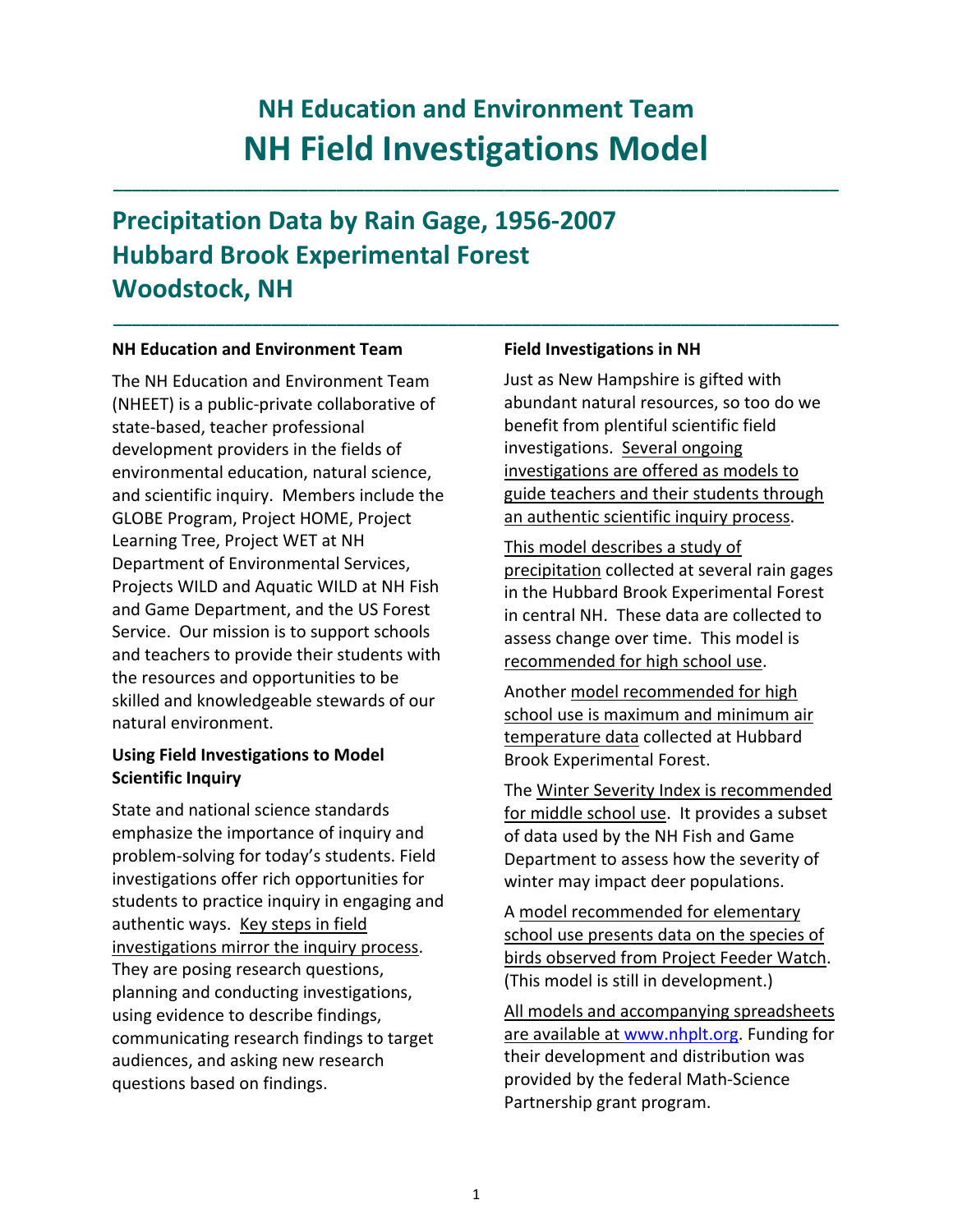# **Field Investigation Design**

# **Research Question**

Has daily precipitation in millimeters (mm) at established rain gage sites at Hubbard Brook Experimental Forest changed over time?

#### **How Does the Data Answer the Question?**

This dataset is used to understand long‐ term precipitation trends at the Hubbard Brook Experimental Forest (HBEF) and is used by scientists to predict how other ecosystem processes will respond to future climate change. This data is also used by scientists to study the relationship between streamflow and evapotransporation (water evaporated directly from the leaves, soil, or snow).

# **About the Data**

The *Precipitation by Gage* dataset available on the Hubbard Brook Ecosystem Study (HBES) website, www.hubbardbrook.org, provides daily precipitation data collected at rain gages placed throughout the HBEF. The rain gages are located at varying altitudes in and around each of the nine watersheds in the HBEF. The data were collected starting in 1956. The accompanying dataset provides the data in an *Excel* spreadsheet with the total precipitation at each rain gage for each year that the data has been collected. Also included is a spreadsheet with the yearly totals for selected rain gages at varying altitudes, and monthly totals at each rain gage for all of the years that data has been collected. Months are designated by the corresponding number (i.e. January= 1, February = 2, March = 3, etc.) for ease of sorting the data. Rain gages are referred to by number (i.e. RG1, RG2, etc.).

# **Study Protocol**

Precipitation is measured at Hubbard Brook by a network of 7 weighing‐recording rain

# **Data Collected**

Daily Precipitation Data by Rain Gage, 1956‐2007

**Data Source** Hubbard Brook Experimental Forest

**Principal Investigator** John Campbell US Forest Service 271 Mast Road Durham, NH 03824 (603)‐868‐7643

### **Others Involved**

Amey Bailey, Forest Technician Hubbard Brook Experimental Forest 234 Mirror Lake Road North Woodstock, NH 03262 (603) 726‐8902

**Begin date** 1956

**End data** Ongoing

gages and 24 standard rain gages. During winter months (Nov‐Mar), all gages are charged with antifreeze and operated with funnels removed. The analog charts on the recording gages are changed about weekly, at which time the accumulation in the standard gages is measured. The daily recording data and "weekly" standard gage data are entered into the computer. Missing data are filled by estimation from nearby gages. A computer program uses the recording gage data to prorate the standard gage data into daily amounts.

Weekly precipitation data is collected at a network of standard rain gages from 1956 to the present. Daily values are obtained by prorating, using daily values from weighing‐ recording rain gages.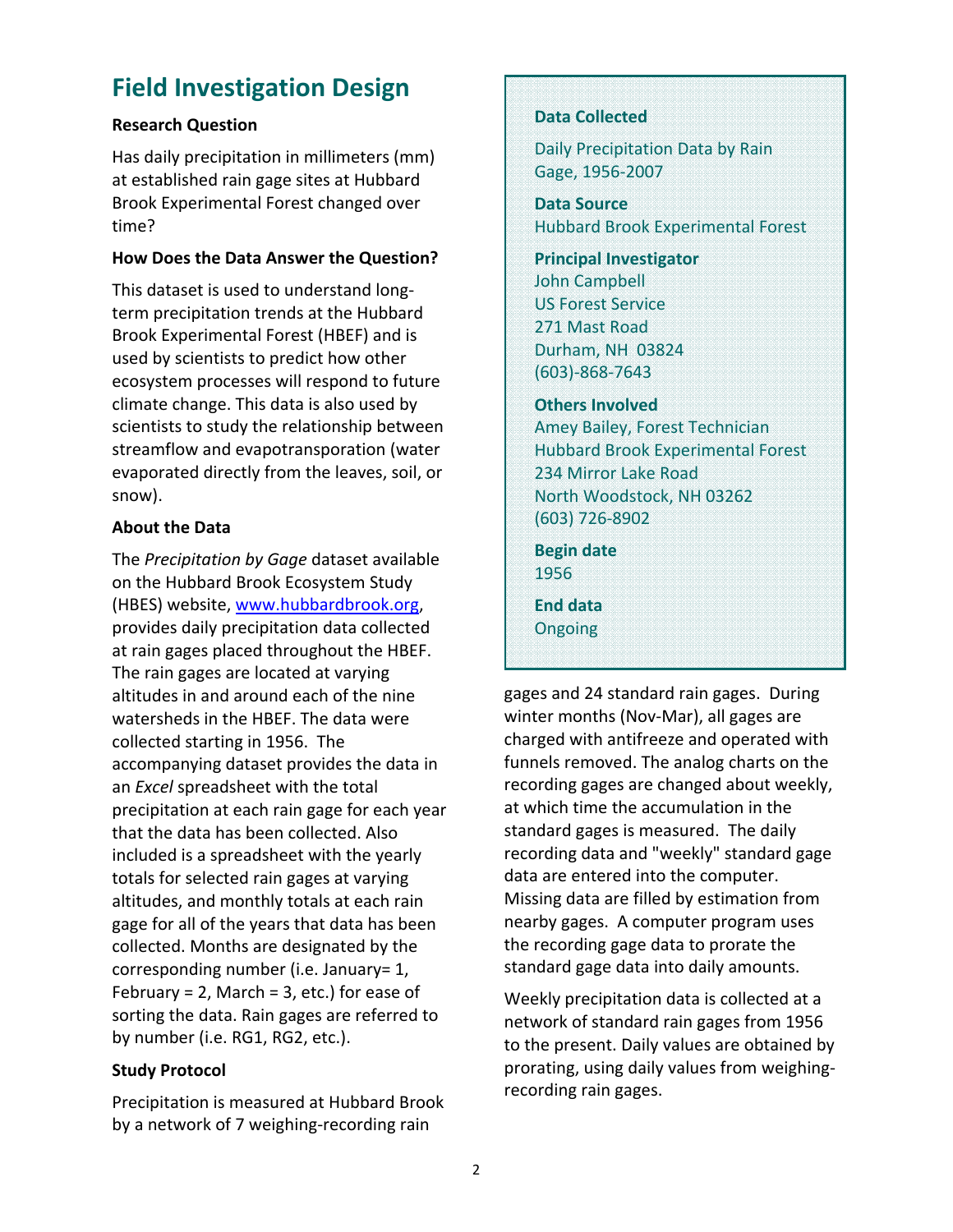#### **Notes on Data**

The physical location of stored data is the USDA Forest Service in Durham, NH.

Note: RG18 has been taken down since the beginning of the study, so the location, latitude, longitude and altitude applying to it are no longer relevant information for current and future data.

Data used in this publication were obtained by scientists of the Hubbard Brook Ecosystem Study; this publication has not been reviewed by those scientists. The Hubbard Brook Experimental Forest is operated and maintained by the Northern Research Station, U.S. Department of Agriculture, Newtown Square, Pennsylvania. Please note that data sharing and availability policies vary among the datasets available. Publishers of Hubbard Brook data are encouraged to contact the original data provider to obtain information for an acknowledgement of the original funding source of the research. This information is available from the HBES website at www.hubbardbrook.org.

#### **Examples of Data Analysis**

Students may analyze these data in many ways. The following are suggestions and not the only way to visually represent the data.

Graphing the data over time will help students look for trends and variation over time in the data. Graphing data in series will allow for comparative analysis of precipitation at different sites. Using the information about the elevation of each rain gage, students may analyze the relationship between elevation and precipitation. Sorting data by year allows students to create graphs of data over the course of a given year and to compare data

for selected years in series. Sorting data by month allows for analysis of data over time for a specific month. Students may also analyze the data with related data sets from HBEF, including air temperature, streamflow, and evapotransporation data.

### **Examples of Questions for Data Analysis**

The following are examples of questions that may guide students in analyzing data. Many more questions may be asked and students should be encouraged to formulate their own questions as they work with the data. Students should also be encouraged to explore the Hubbard Brook Ecosystem Study website,

www.hubbardbrook.org for answers to questions about the data and for more information about the study site.

- What is the range of variation in annual total precipitation over the years that the data was collected?
- During which years are there extreme highs or lows?
- During which months is there the most variation in precipitation? The least variation?
- What are changes in the data over the length of the study?
- What are patterns in the data over time?
- Is there a relationship between elevation and the amount of precipitation?
- What statistical tests could you perform on this data?
- What questions do you have about this data?
- What other data would be helpful to compare with this data?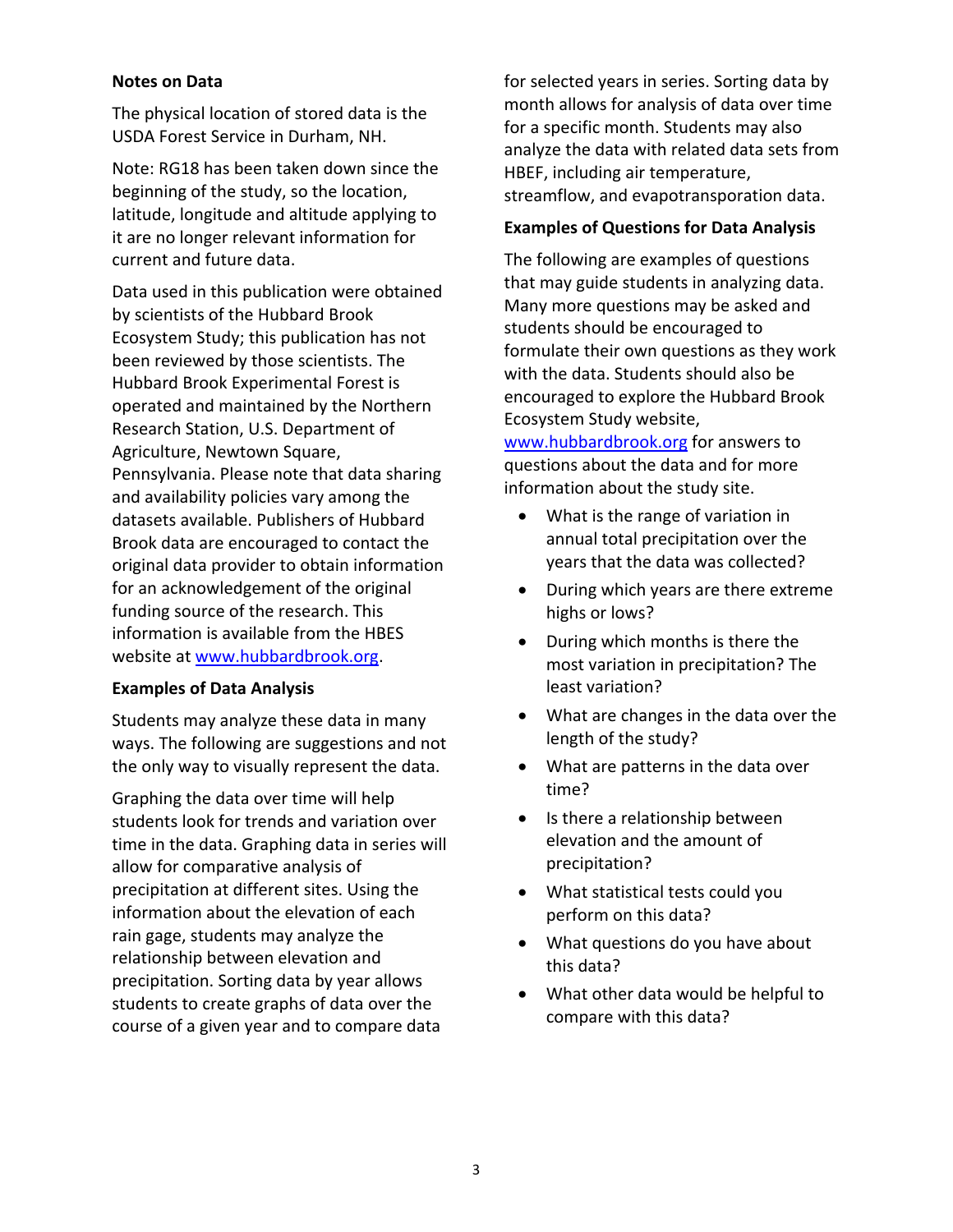### **Examples of Graphs**

**Example 1:** This graph was created in Microsoft Excel by using the line chart function and graphing selected rain gage data over time in a series.



**Example 2**: This graph was also created using a line chart function and selecting only two series of data. Students should observe that decisions about the amount of data to graph and the size and layout of the graph will affect their ability to visualize patterns and relationships.